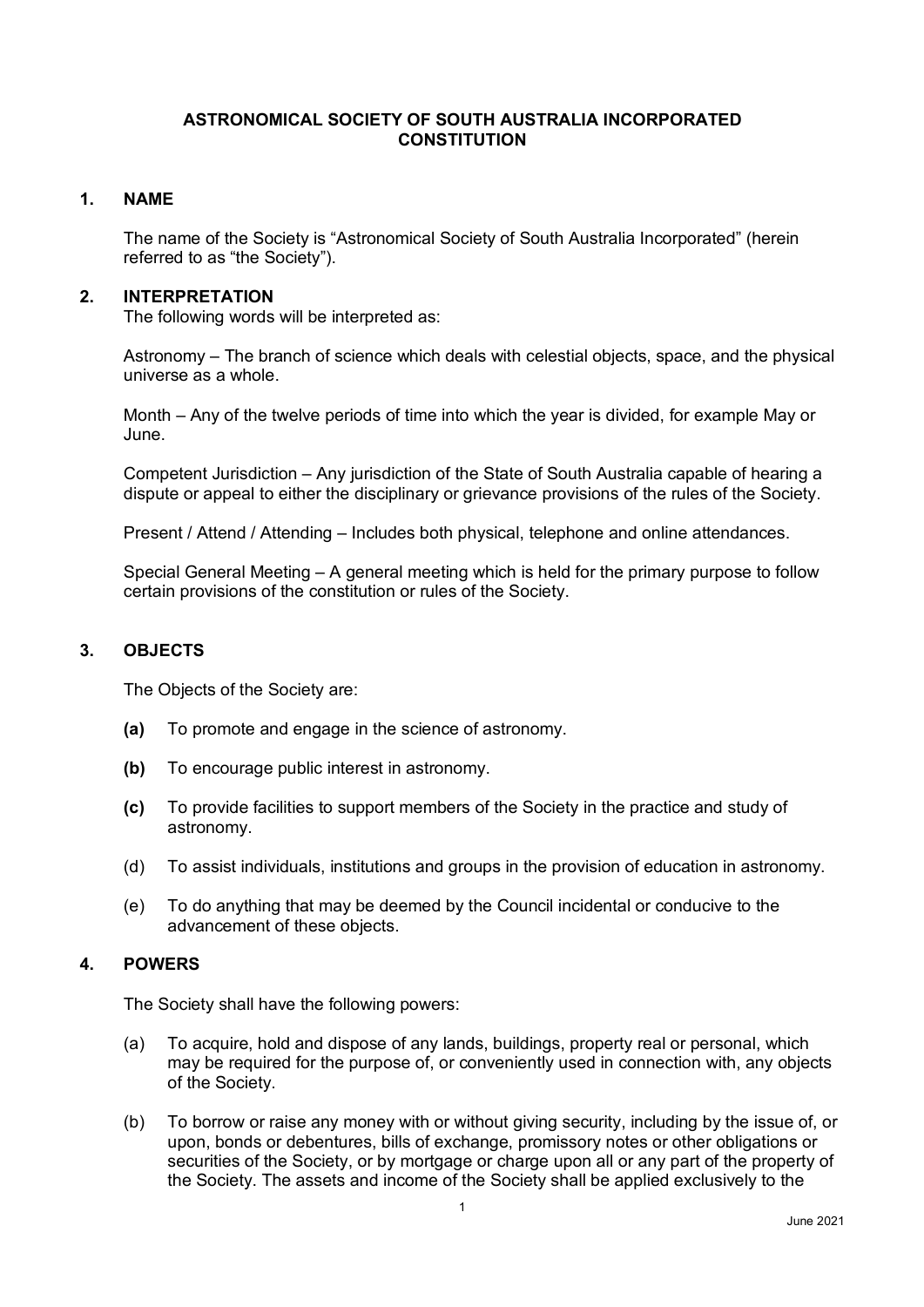promotion of its objects and no portion shall be paid or distributed directly or indirectly to the members of the Society except as bona fide remuneration for services rendered or expenses incurred on behalf of the Society.

- (c) To maintain appropriate insurance policies.
- (d) To alter the Constitution and Rules subject to and in the manner provided herein.
- (e) To affiliate or federate with other societies having like objects.
- (f) To do all such other lawful things as are incidental or conducive to the exercise of the above powers.

#### **5. MEMBERSHIP**

Membership of the Society shall be open to any person or institution that has an interest in or connection with the objects of the Society, and whose application for membership is approved by the Council of the Society or its delegate.

### **6. ALTERATIONS TO THE CONSTITUTION**

The clauses of this Constitution shall not be altered, rescinded or added to except by a two thirds majority of those members present at a Special General Meeting and only after notice of motion for a specific amendment of the Constitution shall have been handed to the Secretary at least two calendar months prior to the meeting above specified, and communicated to members at least one calendar month before such meeting.

#### **7. MANAGEMENT**

The Society shall be managed in accordance with the Rules annexed to this Constitution.

#### **8. COMMON SEAL**

Where deemed necessary, the Common Seal of the Society shall be affixed to such deeds, instruments and documents as the Society shall by resolution decide and shall be so affixed in the presence of the President and one other elected Officer of the Council.

### **9. DISSOLUTION**

The Society may be dissolved in the manner provided for in the Associations Incorporation Act 1985 as amended. In the event of the Society being dissolved, sufficient of the assets of the Society shall be realised to pay all liabilities and any assets remaining shall not be paid to, or distributed amongst, members of the Society, but shall be given, transferred or paid to:

- (a) a society or institution having objects substantially similar to the objects of the Society, and which by its rules, prohibits the distribution of its income or property amongst its members, or
- (b) to a State or Federal Observatory, Society or Institution. Such Society, Institution or Observatory shall be determined by the members of the Society at or before the time of dissolution.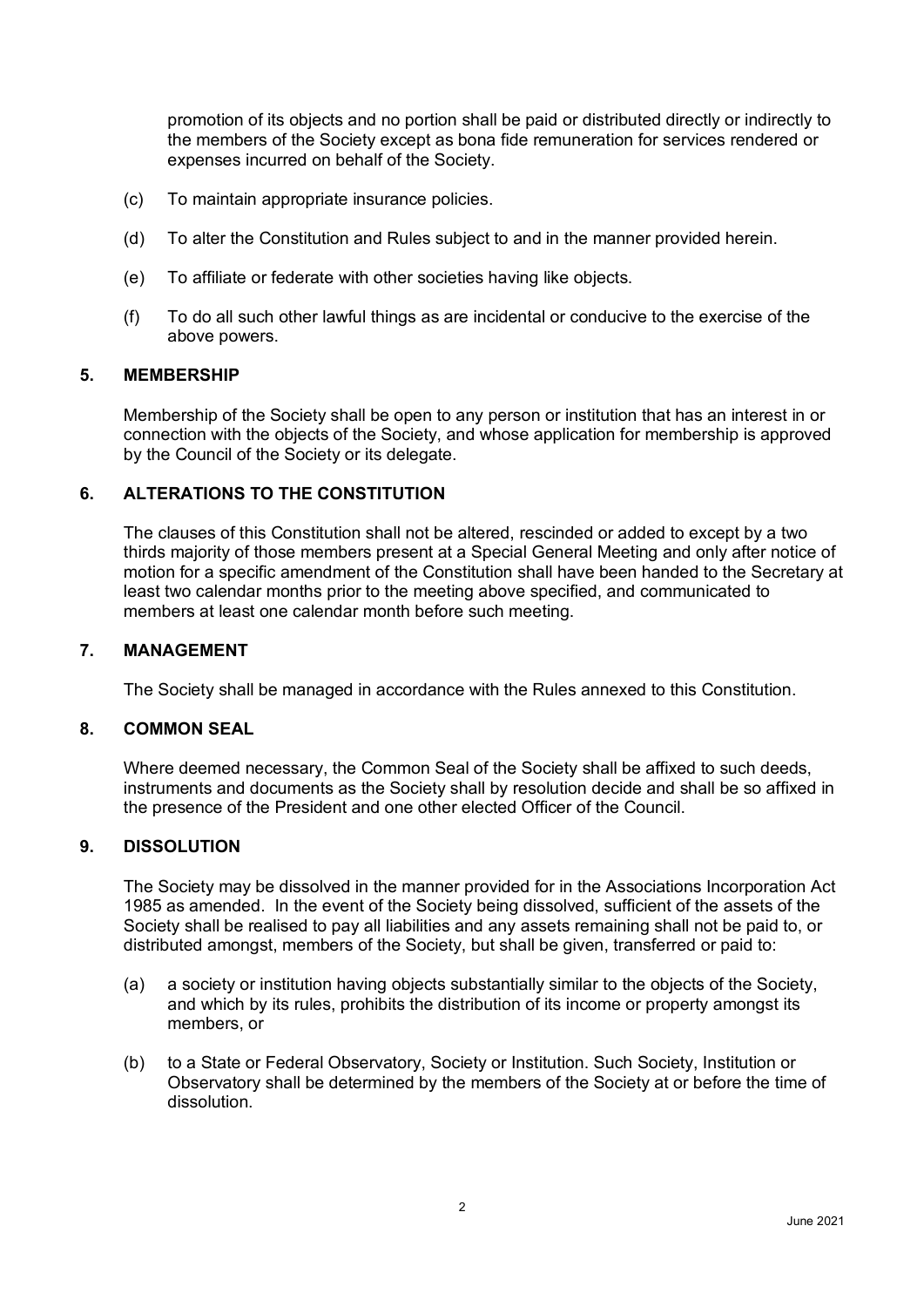## **10. AUTHENTICATION**

The Constitution and Rules of the Society shall be deemed sufficiently authenticated for any purpose upon production of a current dated copy thereof, signed by the President and Secretary.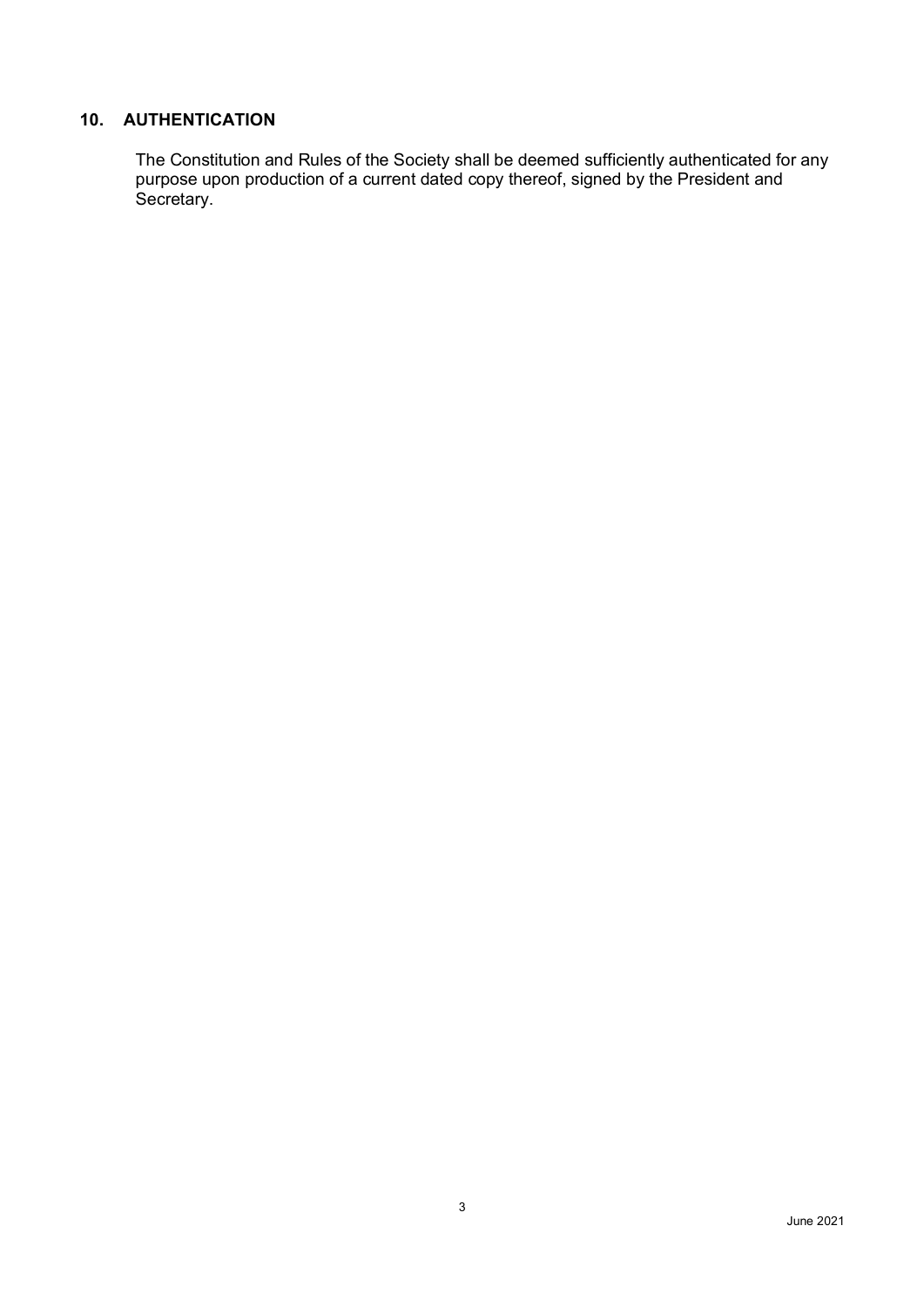### **ASTRONOMICAL SOCIETY OF SOUTH AUSTRALIA INCORPORATED RULES**

## **1. MANAGEMENT**

#### **(a) The Council**

The whole business and affairs of the Society shall be managed by the Council, which consists of the Officers of the Society and not more than five (5) Councillors.

### **(b) Council Meetings**

These shall be held as frequently as the business of the Society shall require. There shall be at least four Council meetings a year. Seven (7) Council members shall constitute a quorum. Officers and Councillors are required to attend Council meetings. Failure to attend three (3) meetings in a row will constitute a vacancy unless due cause can be demonstrated.

## **(c) Officers**

The Officers of the Society shall be: President, Vice President, Secretary, Membership Officer, Treasurer, Communications Officer, Bulletin Officer, Website Officer, Astronomy Outreach Officer, Facilities and Observing Sites Officer, Astronomy Education Officer, Digital Services Officer and Young Astronomers Officer.

### **(d) Public Officer**

The Public Officer will be appointed by the Council for the purpose of the Associations Incorporation Act 1985 as amended.

### **(e) Election of Council**

- 1) The Council (with the exception of the President) shall be declared elected at the Annual General Meeting (AGM) and shall continue to hold office until the declaration of Officers and Councillors at the following Annual General Meeting.
- 2) Those persons nominating, being nominated or seconding nominations must be members of the Society.
- 3) Except for the President, nominations for the various officers and council positions:
	- a. must be in writing stating the name of the member undertaking the nomination, the nominee and the position in question:
	- b. must be signed by the nominee;
	- c. must be received by the secretary on or before the  $1<sup>st</sup>$  October prior to the forthcoming AGM;
	- d. must be seconded in writing and received by the Secretary on or before the 1<sup>st</sup> October prior to the forthcoming AGM.
- 4) All nominations received and seconded under section 3) will be communicated to members on or before the 1st of November prior to the forthcoming AGM.
- 5) Voting for all contested council positions will be conducted independently electronically commencing on or before the 15<sup>th</sup> November prior to the forthcoming AGM or via a requested mailed-out form; and
	- a) members will be notified prior to the commencement of voting via electronic means.
	- b) voting will close 6 pm on the  $25<sup>th</sup>$  November prior to the forthcoming AGM.
- 6) Results of voting will be declared at the AGM by the President.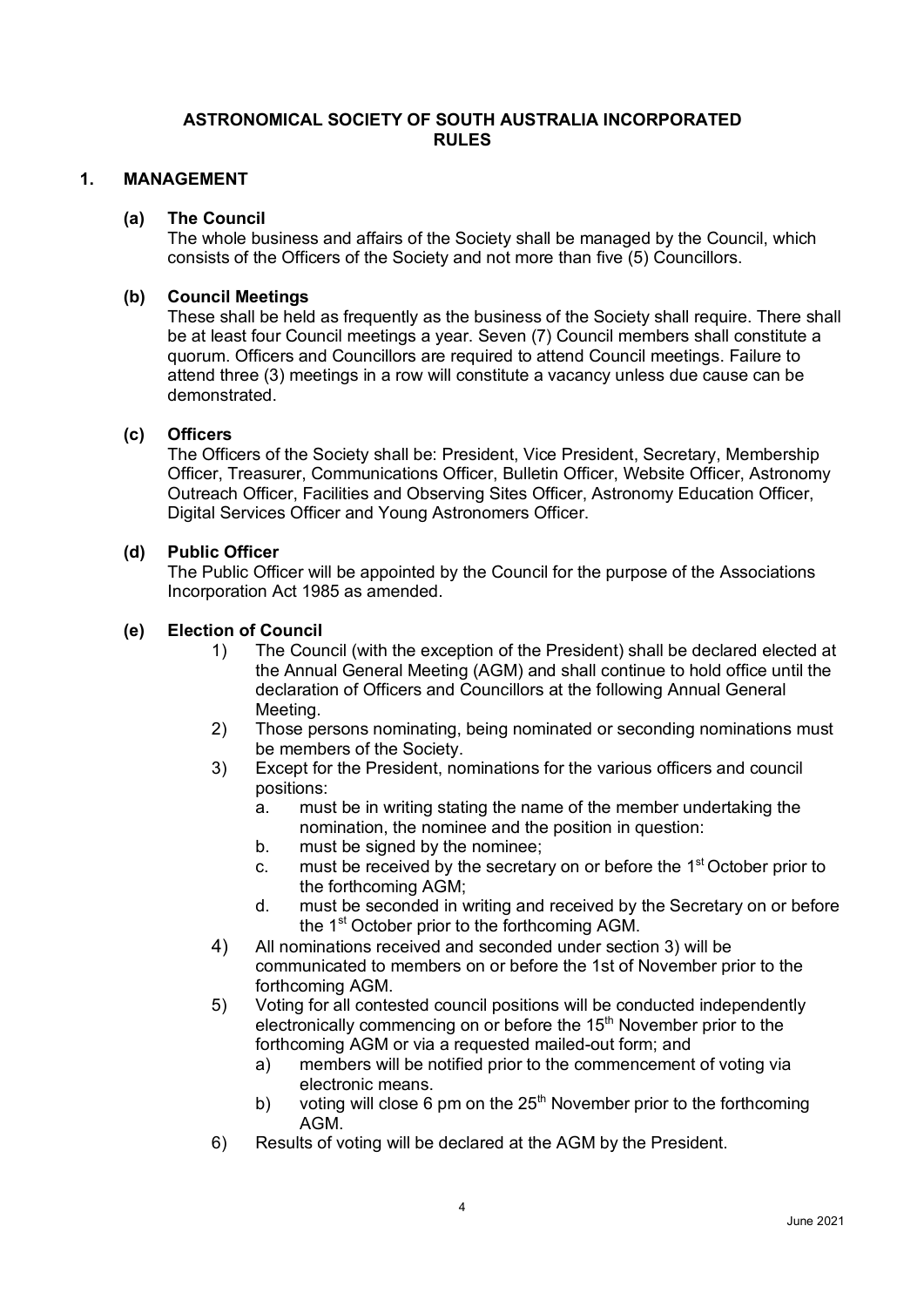- 7) The President for the forthcoming year shall be elected in September by the outgoing Council prior to the Annual General Meeting and preside over the Society from the declaration of positions at AGM.
	- a) The President cannot hold office for more than three successive years.

## **(f) Duties and Powers of Council**

- 1) The Council will manage the affairs of the Society and shall appoint committees consisting of Council members and/or others for special purposes. The Council may temporarily delegate such powers as may be deemed necessary for such committees.
- 2) The Council will have the power to fill casual vacancies on the Council.
- 3) The Council will have the power to appoint section leaders for various groups for special purposes.
- 4) The Council will have the power to appoint any member of the Society who volunteers to undertake roles as deemed necessary.
- 5) The Council may not authorise the expenditure on any one capital item of a sum exceeding \$5000 unless it is authorised to do so by a two thirds majority of a General Meeting, all members having received one month's notice of such a proposal.

### **(g) Financial Year**

The financial year of the Society will be a period of 12 months commencing on 1 October and ending on 30 September of each year.

### **(h) Research Sub-Committee**

There shall be a Research Sub-Committee comprising such members as are appointed from time to time by the Council and approved by the C.S.I.R.O.

- 1) The function of the Research Sub-Committee shall be to direct the Society's research programme and to recommend expenditures from the research fund.
- 2) Any change in the membership of the Research Sub-Committee shall be notified to and approved by the Executive of the C.S.I.R.O.

## **(i) Research Fund**

The Society shall maintain a special account, entitled 'The Astronomical Society of South Australia Inc Scientific Research Fund', for which separate account books shall be kept.

1) Expenditures from the Research Fund shall be confined to items recommended by the Research Sub-Committee and approved by Council.

## **2. DUTIES OF OFFICERS**

## **(a) President and Vice President**

It will be the duty of the President to chair all General, and Council meetings of the Society and the Council. The President and Secretary shall arrange the business of the meetings as part of their duties. In the absence of the President, the Vice President will chair. In the absence of the Vice President, the Chairperson will be appointed by the meeting.

#### **(b) Secretary**

The Secretary will keep the minutes of the General meetings of the Society and Council. The Secretary with the President will arrange the business of meetings. They will manage the business of the Society, maintain all records relating to the business of the Society, conduct correspondence and generally act under the instructions of the Council.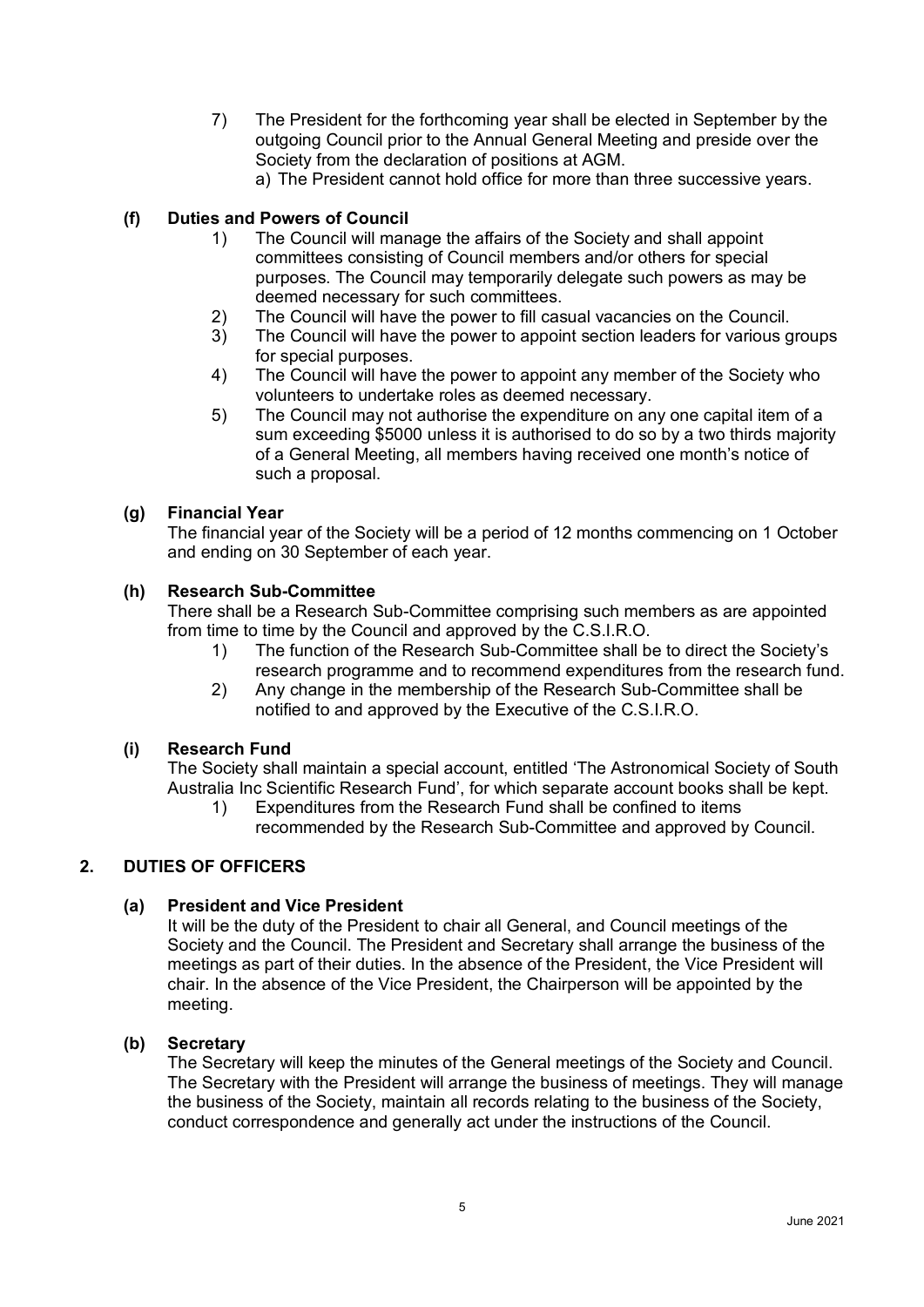### **(c) Membership Officer**

The membership Officer will maintain accurate records, respond to membership enquires and provide membership reports to Council. They will maintain and distribute membership forms, information brochures, welcome packs and support welcome activities for new members. The Membership Officer will also act under the direction of the Council.

### **(d) Treasurer, Operator of Bank Accounts**

The Treasurer will receive all monies due to the Society, lodge same in the bank, keep accounts, make payments, prepare accounts and balance sheets and generally act under instructions of the Council For payments made by electronic funds transfer, or by internet banking, or by any other electronic process, the Treasurer, or in the absence of the Treasurer any other appointed person nominated by Council, shall be authorised to effect such payments solely as per and under any restrictions imposed by Council. An audited balance sheet will be presented at the Annual General Meeting. No member of the Council shall be eligible to serve as Auditor.

## **(e) Communications Officer**

The Communications Officer will maintain the accuracy of the sources of information for dissemination to members and the public through all media channels. They will apply copy writing and editing skills to ensure information is of a high standard. They will maintain the Society's calendar of events and send electronic notifications to members. The Communications Officer will also act under the direction of the Council.

### **(f) Bulletin Officer**

The Bulletin Officer will be responsible for the production and publication of The Bulletin. The Officer is also to act under the direction of the Council.

### **(g) Website Officer**

The Website Officer will be responsible for the development and management of the Society website. This will include relevant publication and timely content to the website. The Website Officer will also act under the direction of the Council.

## **(h) Astronomy Outreach Officer**

The Astronomy Outreach Officer will be responsible for all of the Society's outreach events and activities. They are to develop public engagement strategies and implement outreach programmes with the Society volunteers to effect public engagement. The Astronomy Outreach Officer will also act under the direction of the Council

#### **(i) Facilities and Observing Sites Officer**

The Facilities and Observing Sites Officer will be responsible for ensuring all the Society's observing sites and facilities are safe and the equipment is functional through regular inspections. They will maintain site specific documentation, equipment registers, maintenance records and site safety information and data. The Facilities and Observing Sites Officer will also act under the direction of the Council.

#### **(j) Astronomy Education Officer**

The Astronomy Education Officer will be responsible the development and delivery of astronomy education content, including practical guidance for amateur astronomers, to educate both members and the public at large. The Astronomy Education Officer will also act under the direction of the Council.

#### **(k) Digital Services Officer**

The Digital Services Officer will be responsible for the operation and management of the Society's digital infrastructure including all software licenses and online security. The Digital Services Officer will also act under the direction of the Council.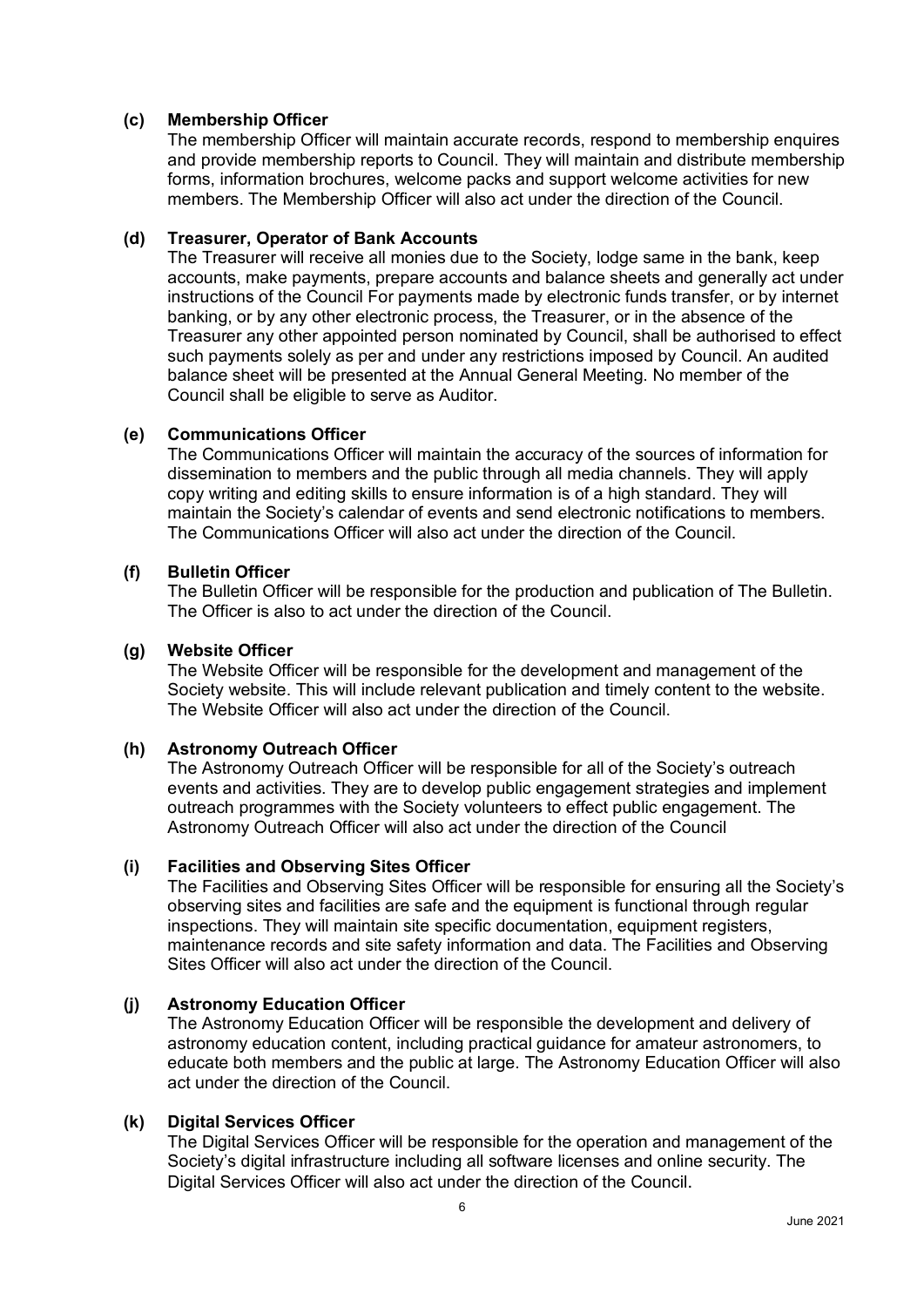# **(l) Young Astronomers Officer**

The Young Astronomers Officer will develop strategies and implement programmes to engage and support young people interested in the science of astronomy and or amateur astronomy. The Young Astronomers Officer will also act under the direction of the Council.

## **3. MEMBERSHIP**

## **(a) Application for Membership**

Candidates for membership are required to complete a membership application form when applying to join the Society. Council shall have the power to reject any application for membership. An applicant may apply to the Council for a hearing to appeal a rejection of membership. Council will be convened to hear such an appeal at the earliest convenience and make a decision regarding the appeal.

## **(b) Termination of Membership**

Membership to the Society may be terminated upon determination by the Council in accordance with the Disciplining of Members found at 3 (e) of the Rules.

## **(c) Categories of Membership**

- 1) Full Members are entitled to full participation in all the activities of the Society, to vote, to be elected to office and to receive the publications of the Society.
- 2) Honorary Life Members are entitled to all the privileges of Full Members and are invited to attend Council meetings. Honorary Life Members do not acquire any voting rights within the Council unless they hold an office or councillor position. They shall be nominated by the Council and elected at a General Meeting.
- 3) Honorary Members shall be elected by the council. They shall be those who by reason of their interest in astronomy or allied fields, are deemed worthy of election. They shall have all the privileges of Full Members except the right to vote at meetings and to be elected to office.
- 4) Junior Membership is a member under the age of 18 who is not part of a family membership. Junior members are entitled to a concession in fees, can vote, be elected to office and to receive the publications of the Society.
- 5) Family Membership family members residing at the same address may be granted Family Membership. All Family Members are entitled to full participation in the activities of the Society and to be elected to office. Only one member of a Family Membership may vote at a General meeting and receive publications of the Society.
- 6) Institutional Membership may be granted to schools and other institutions. One representative of an Institutional Membership may be nominated to attend meetings and to vote.

## **(d) Resignation of Membership**

Any member may voluntarily resign upon giving the Society notice in writing and paying all dues owed by them. No member on ceasing their connection with the Society for any reason, shall be entitled to a refund of fees, to have, or have any claim upon, any portion whatever of the property of the Society.

## **(e) Disciplining of members -**

1. Subject to giving a member an opportunity to be heard or to make a written submission, the Council may resolve to suspend / expel or impose whatever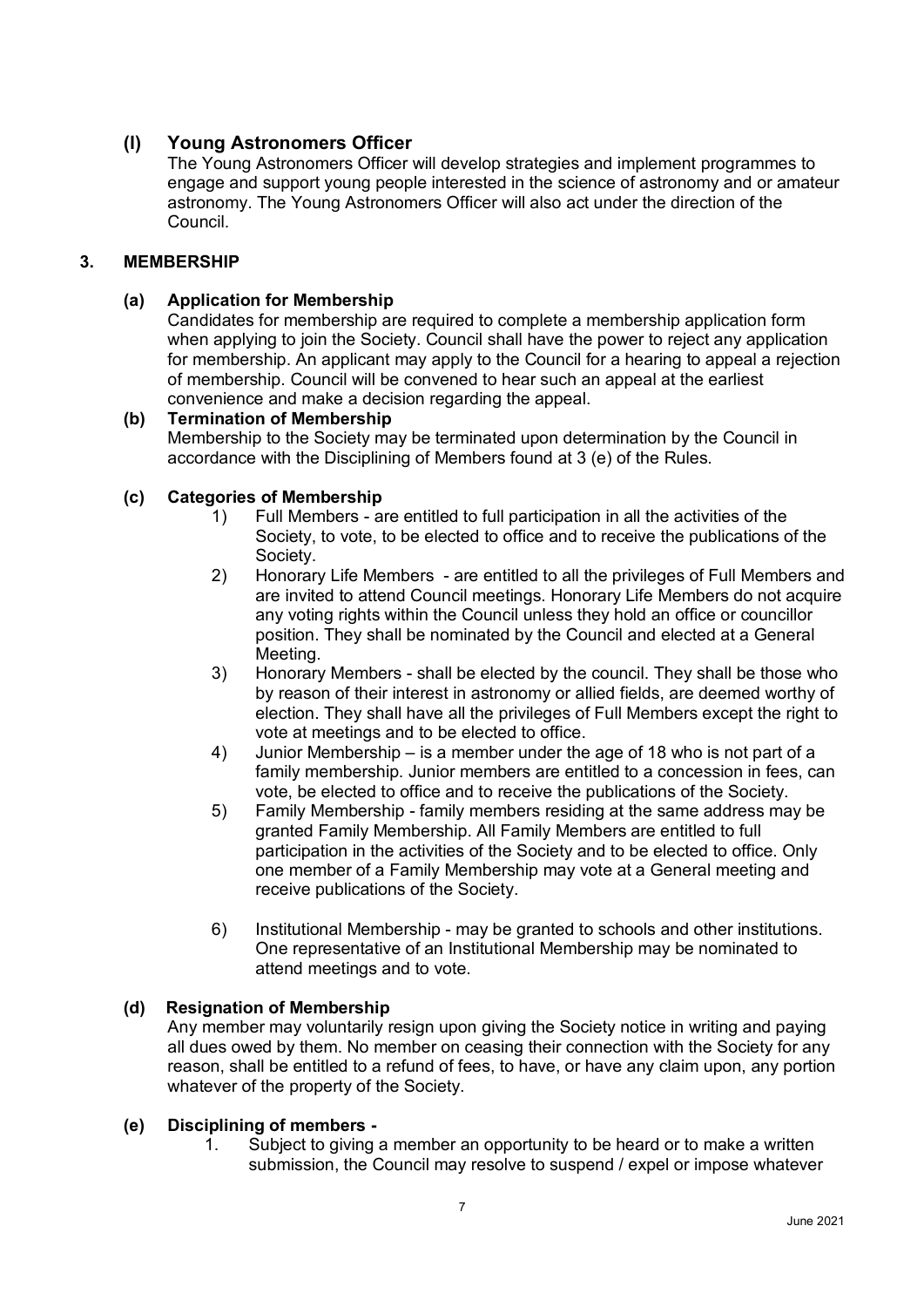sanction the Council deems appropriate to a member upon a charge of misconduct detrimental to the interests of the Society.

- 2. Particulars of the charge shall be communicated to the member at least one month before the meeting of the Council at which the matter will be determined.
- 3. The determination of the Council shall be communicated to the member, and in the event of an adverse determination the member shall, (subject to 3(d)5 below), be suspended / expelled as a member or sanctioned 14 days after the Council has communicated its determination to the member.
- 4 It shall be open to a member to appeal the suspension / expulsion / sanction from the Society in a court of competent jurisdiction. The intention to appeal shall be communicated to the secretary or public officer of the Society within 14 days after the determination of the Council has been communicated to the member.
- 5 In the event of an appeal under 3(d)4 above, the appellant's membership of the Society shall not be terminated unless the determination of the Council to suspend / expel the member is upheld by the court of competent jurisdiction.

## **(f) Grievance Process**

## (a) **Application**

- (1) The grievance procedure set out in this provision applies to disputes between—
	- (i) a member and another member;
		- (ii) a member and the Council;
	- (iii) a member and the Society**.**

(2) A member must not initiate a grievance procedure in relation to a matter that is the subject of a disciplinary procedure until the disciplinary procedure has been completed.

## (b) **Parties must attempt to resolve the dispute**

The parties to a dispute must attempt to resolve the dispute between themselves within 14 days of the dispute coming to the attention of each party or by the use of mediation if both parties agree.

## (c) **Failure to resolve dispute**

If the parties are not able to resolve the dispute, the parties may seek to resolve the dispute in a Court of competent jurisdiction.

## **4. SUBSCRIPTIONS**

- a) Membership fees and entitlements shall be proposed by Council and ratified at the Annual General Meeting or at a Special General Meeting called for that purpose. Fees for all members shall fall due every 12 months. Members with fees unpaid two months after the due date, shall not be entitled to privileges and shall be deemed to have resigned.
- (b) Concessions may be granted to:
	- (i) Persons under 18 years of age
	- (ii) Full time students
	- (iii) Members who reside outside the Adelaide metropolitan limits. These limits shall be defined as being an 80 kilometre radius from the GPO Adelaide
	- (iv) Persons who receive Society publications electronically
	- (v) Concession card holders
	- (vi) Other applicants deemed suitable by the Council